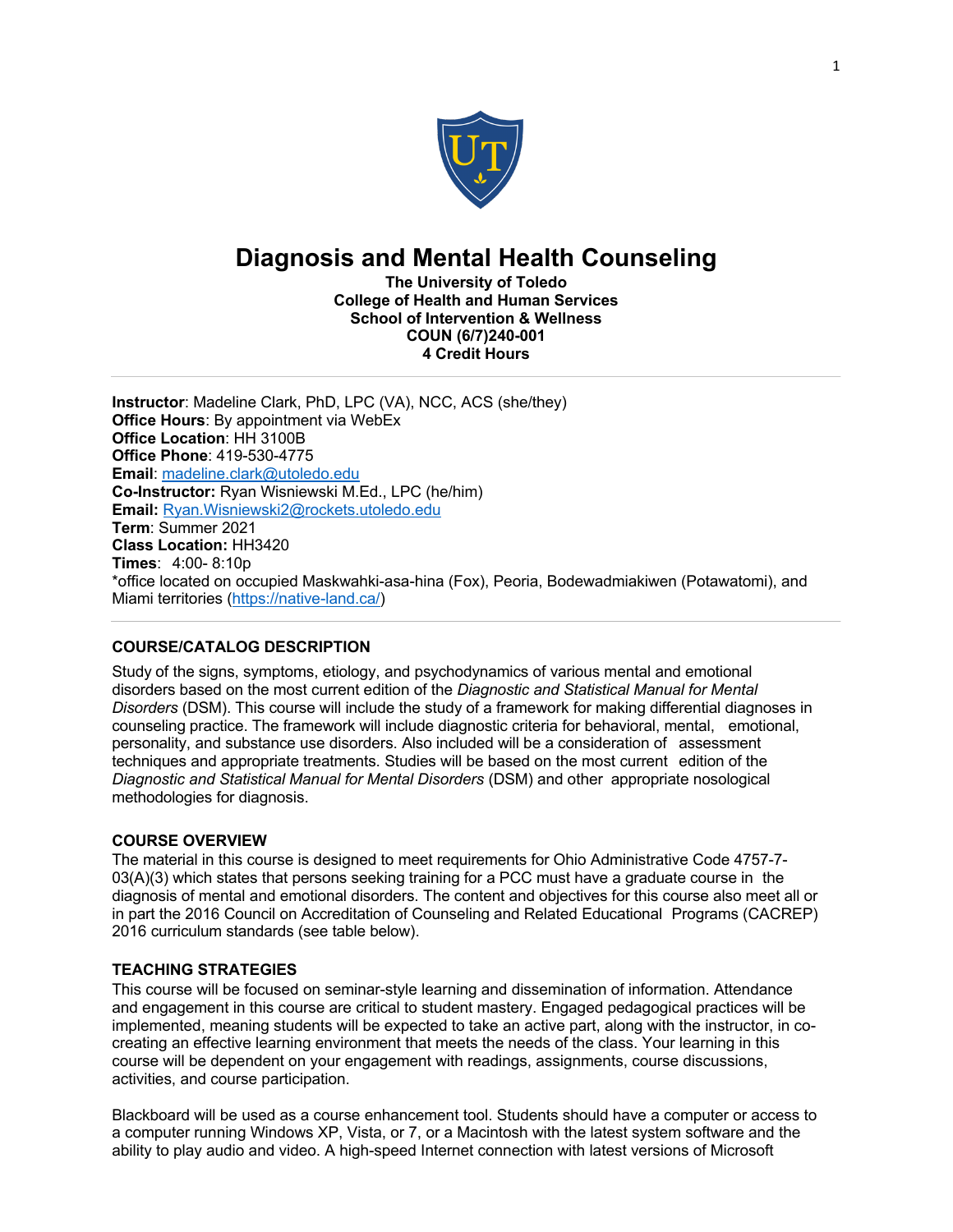Internet Explorer, Chrome, Firefox, and/or Safari are recommended. If you have a problem accessing, reading, displaying, or playing any of the content on the Blackboard site, DO NOT contact your instructor. Instead, contact Learning Ventures (419.530.8835) for assistance.

#### **PREREQUISITES**

Enrollment in a master's or doctoral degree program in counselor education.

## **REQUIRED TEXTS AND MATERIALS**

- 1) American Psychiatric Association. (2013). *Diagnostic and statistical manual of mental disorders: DSM- 5*. Washington, D.C.: American Psychiatric Association. ISBN: 9780890425558
- 2) Jongsma, A. E. & Peterson, L. M., & Bruce, T. J. (2006). The complete adult psychotherapy treatment planners (5<sup>th</sup> ed.). Hoboken, NJ: Wiley. ISBN: 9781118067864

| <b>Student Learning</b>                                                                                                                                                 | <b>CACREP (2016)</b>                                                                                                                 | <b>Evidence</b>                                                                                                                                                                                                                                                    | <b>Method of</b>                                              |
|-------------------------------------------------------------------------------------------------------------------------------------------------------------------------|--------------------------------------------------------------------------------------------------------------------------------------|--------------------------------------------------------------------------------------------------------------------------------------------------------------------------------------------------------------------------------------------------------------------|---------------------------------------------------------------|
| <b>Outcomes</b>                                                                                                                                                         | <b>Standard</b>                                                                                                                      |                                                                                                                                                                                                                                                                    | <b>Assessment</b>                                             |
| Students will<br>understand and apply<br>theories of normal and<br>abnormal personality<br>development.                                                                 | F.3.c. theories of normal<br>and abnormal<br>personality development;                                                                | Class 12 and Class 12<br>Readings (DSM 5<br>Personality Disorders,<br><b>DSM 5 Alternative</b><br>Personality Models,<br>Treatment Planner,<br>Personality<br>Concerns);<br><b>Personality Disorder</b><br>Handouts; personality<br>disorder matching<br>activity. | <b>Case Studies</b><br>1)                                     |
| Students will<br>understand and apply<br>theories and etiology of<br>addictions and<br>addictive behaviors.                                                             | F.3.d. theories and<br>etiology of addictions<br>and addictive behaviors;                                                            | Class 9 and Class 9<br>Readings (DSM 5<br>Addictive Disorder,<br>Treatment Planner,<br>Substance Use);<br>Substance Use<br>Handouts                                                                                                                                | <b>Case Studies</b><br>1)                                     |
| Students will be able to<br>utilize a general<br>framework for<br>understanding differing<br>abilities and strategies<br>for differentiated<br>interventions.           | F.3.h. a general<br>framework for<br>understanding differing<br>abilities and strategies<br>for differentiated<br>interventions;     | Class 1, Assessment<br>Measures<br>Introduction; Class 2<br>Neurodevelopmental<br>Disorders; Class 11<br>Assessment<br>Measures (pt. 2).                                                                                                                           | Case Studies<br>1)<br>2)<br>Biopsychosocial<br>Project        |
| Students will be able to<br>create developmentally<br>relevant counseling<br>treatment or<br>intervention plans.                                                        | F.5.h. developmentally<br>relevant counseling<br>treatment or intervention<br>plans;                                                 | Classes $2 - 13$ , in<br>class case<br>study/treatment<br>planning assignments.                                                                                                                                                                                    | <b>Case Studies</b><br>1)<br>2)<br>Biopsychosocial<br>Project |
| Students will<br>understand and apply<br>principles, models, and<br>documentation formats<br>of biopsychosocial<br>case conceptualization<br>and treatment<br>planning. | C.1.c principles, models,<br>and documentation<br>formats of<br>biopsychosocial case<br>conceptualization and<br>treatment planning; | Classes $2 - 13$ , in<br>class case<br>study/treatment<br>planning assignments.                                                                                                                                                                                    | <b>Case Studies</b><br>1)<br>Biopsychosocial<br>2)<br>Project |
| Students will<br>understand and apply                                                                                                                                   | C.1.d. neurobiological<br>and medical foundation                                                                                     | Class 9 and Class 9<br>Readings (DSM 5                                                                                                                                                                                                                             | <b>Case Studies</b><br>1)                                     |

#### **CACREP STANDARDS ADDRESSED**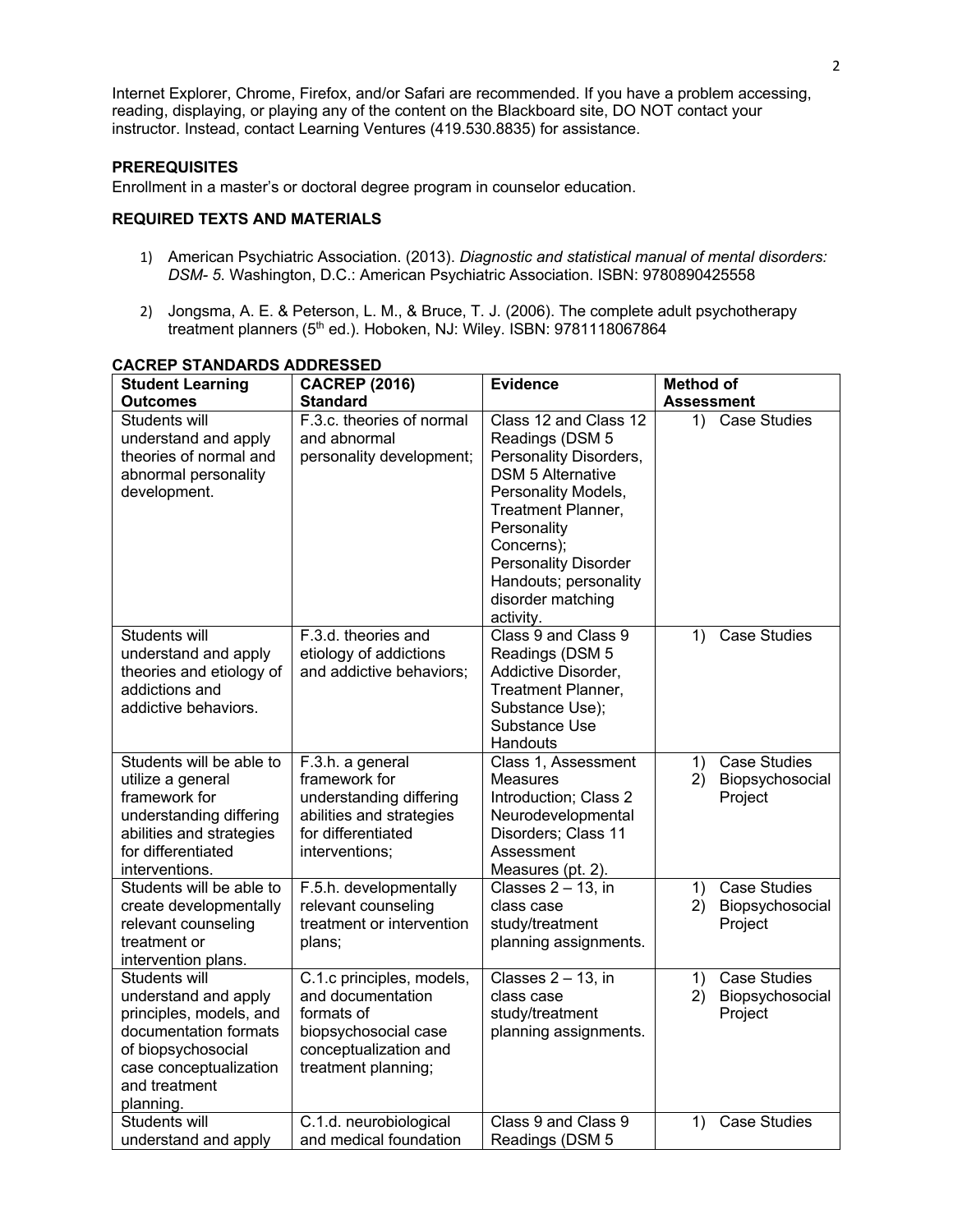| neurobiological and<br>medical foundation and<br>etiology of addiction<br>and co-occurring<br>disorders.                                                                                                                                                                                                                                               | and etiology of addiction<br>and co-occurring<br>disorders;                                                                                                                                                                                                                                     | Addictive Disorder,<br>Treatment Planner,<br>Substance Use);<br>Substance Use<br>Handouts |          |                                                   |
|--------------------------------------------------------------------------------------------------------------------------------------------------------------------------------------------------------------------------------------------------------------------------------------------------------------------------------------------------------|-------------------------------------------------------------------------------------------------------------------------------------------------------------------------------------------------------------------------------------------------------------------------------------------------|-------------------------------------------------------------------------------------------|----------|---------------------------------------------------|
| Students will<br>understand and apply<br>the etiology,<br>nomenclature,<br>treatment, referral, and<br>prevention of mental<br>and emotional<br>disorders.                                                                                                                                                                                             | C.2.b. etiology,<br>nomenclature, treatment,<br>referral, and prevention<br>of mental and emotional<br>disorders;                                                                                                                                                                               | Classes $2 - 13$ , in<br>class case<br>study/treatment<br>planning assignments            | 1)<br>2) | <b>Case Studies</b><br>Biopsychosocial<br>Project |
| Students will<br>understand and apply<br>mental health service<br>delivery modalities<br>within the continuum of<br>care, such as inpatient,<br>outpatient, partial<br>treatment and<br>aftercare, and the<br>mental health<br>counseling services<br>networks.                                                                                        | C.2.c. mental health<br>service delivery<br>modalities within the<br>continuum of care, such<br>as inpatient, outpatient,<br>partial treatment and<br>aftercare, and the mental<br>health counseling<br>services networks;                                                                      | Classes $2 - 13$ , in<br>class case<br>study/treatment<br>planning assignments.           | 1)<br>2) | <b>Case Studies</b><br>Biopsychosocial<br>Project |
| Students will be able to<br>successfully utilize<br>diagnostic process,<br>including differential<br>diagnosis and the use<br>of current diagnostic<br>classification systems,<br>including the<br>Diagnostic and<br><b>Statistical Manual of</b><br><b>Mental Disorders</b><br>(DSM) and the<br>International<br>Classification of<br>Diseases (ICD). | C.2.d. diagnostic<br>process, including<br>differential diagnosis and<br>the use of current<br>diagnostic classification<br>systems, including the<br>Diagnostic and<br><b>Statistical Manual of</b><br>Mental Disorders (DSM)<br>and the International<br>Classification of<br>Diseases (ICD); | Classes $2 - 13$ , in<br>class case<br>study/treatment<br>planning assignments.           | 1)<br>2) | <b>Case Studies</b><br>Biopsychosocial<br>Project |
| Students will<br>understand and apply<br>classifications,<br>indications, and<br>contraindications of<br>commonly prescribed<br>psychopharmacological<br>medications for<br>appropriate medical<br>referral and<br>consultation.                                                                                                                       | C.2.h. classifications,<br>indications, and<br>contraindications of<br>commonly prescribed<br>psychopharmacological<br>medications for<br>appropriate medical<br>referral and consultation;                                                                                                     | Classes $2 - 13$ , in<br>class case<br>study/treatment<br>planning assignments.           | 1)<br>2) | <b>Case Studies</b><br>Biopsychosocial<br>Project |
| Students will be<br>understand and utilize<br>an intake interview,<br>mental status<br>evaluation,<br>biopsychosocial<br>history, mental health<br>history, and                                                                                                                                                                                        | C.3.a. intake interview,<br>mental status evaluation,<br>biopsychosocial history,<br>mental health history,<br>and psychological<br>assessment for<br>treatment planning and<br>caseload management;                                                                                            | Classes $2 - 13$ , in<br>class case<br>study/treatment<br>planning assignments.           | 1)       | Biopsychosocial<br>Project                        |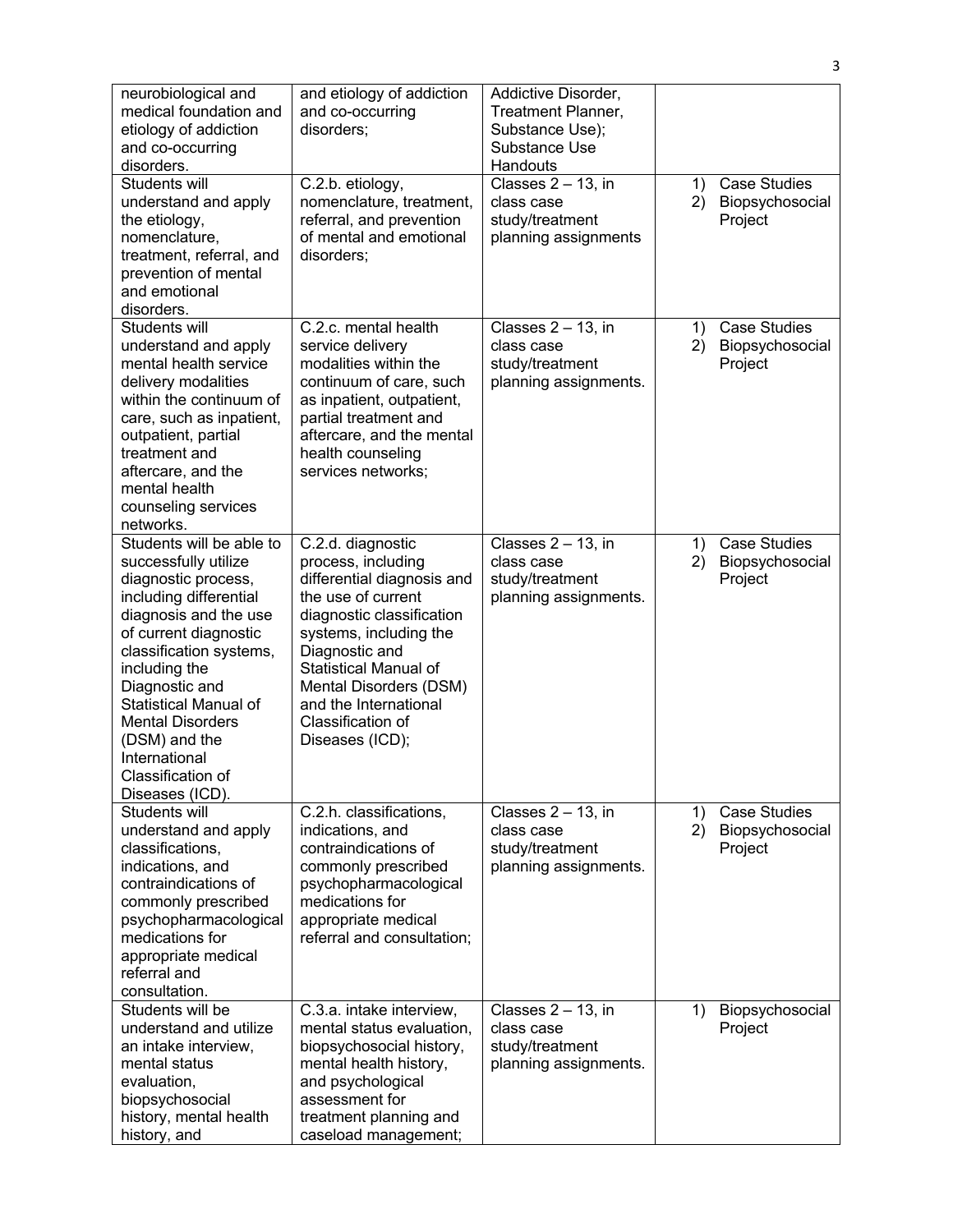| psychological<br>assessment for<br>treatment planning and<br>caseload management.                                                                                    |                                                                                                                                     |                                                                                 |              |
|----------------------------------------------------------------------------------------------------------------------------------------------------------------------|-------------------------------------------------------------------------------------------------------------------------------------|---------------------------------------------------------------------------------|--------------|
| Students will be able to<br>identify characteristics,<br>risk factors, and<br>warning signs of<br>students at risk for<br>mental health and<br>behavioral disorders. | G.2.g. characteristics,<br>risk factors, and warning<br>signs of students at risk<br>for mental health and<br>behavioral disorders; | Classes $2 - 13$ , in<br>class case<br>study/treatment<br>planning assignments. | Case Studies |

# **ASSESSMENT OF STUDENT LEARNING**

Student learning outcomes will be assessed using the following assignment(s):

- 1. Students will complete five (5) **Case Studies** (12 points each). Case studies and case study forms are provided on blackboard. **Case studies are due 6/2, 6/16, 6/30, 7/14, and 7/28 by 11:59pm on BB**. See the *Case Study Form* on blackboard and the sample treatment plan in your text. Students will:
	- a. Evaluate a fictional client case
	- b. Provide clinical evaluations of client risk with descriptions to justify clinical choice.
	- c. Select client need for referral (for legal, medical, or case management services, etc.).
	- d. Level of treatment recommendations with justifications for choice.
	- e. Diagnostic impressions to include diagnos(i/e)s and justifications for any and all diagnoses selected.
	- f. A treatment plan to include diagnostic definitions, three treatment goals, three objectives, and three interventions **per** objective (9 interventions in total).
- 2. Students will submit a **Comprehensive Biopsychosocial Diagnostic Assessment and Treatment Plan** of a fictional character of their choosing. **This assignment worth 40 points and is due by 11:59pm on 8/4.** The diagnostic assessment and treatment plan will be based off of a fictional client assessment and must include the following:
	- a. A biopsychosocial history including a mental health history.
	- b. An assessment of current functioning including psychological assessment(s), mental status examination using the Mini-Mental Status Exam or equivalent tool, and a functional analysis.
	- c. Formal screens for (at a minimum) substance abuse, aggression, and suicidal ideation and/or intent, and other mental health co-morbidities as appropriate per client presentation.
	- d. A diagnostic evaluation using criteria from the current edition of the DSM that reflects and is supported by the client's clinical presentation (outlining diagnostic criteria met and why).
	- e. A section on differential diagnosis that describes diagnoses that were considered before determination of final diagnoses (to include diagnostic criteria met and not met and why).
	- f. Multicultural considerations relevant to diagnosis, treatment, referral, and prevention for this client.
	- g. Evidence-based treatment plan specifying what the literature or practice guidelines identify as appropriate counseling approaches for treatment and/or prevention and appropriate level of care within the treatment continuum of care.
		- Include three scholarly citations to support interventions (beyond the treatment planner)
	- h. A treatment plan that evaluates the need for referral for legal, educational, medical and/or other social services. If referring for medication, include potential benefits of medication, risks, and/or side effects associated with medication.
	- i. A treatment plan which indicates the appropriate level of care for client on the continuum of care.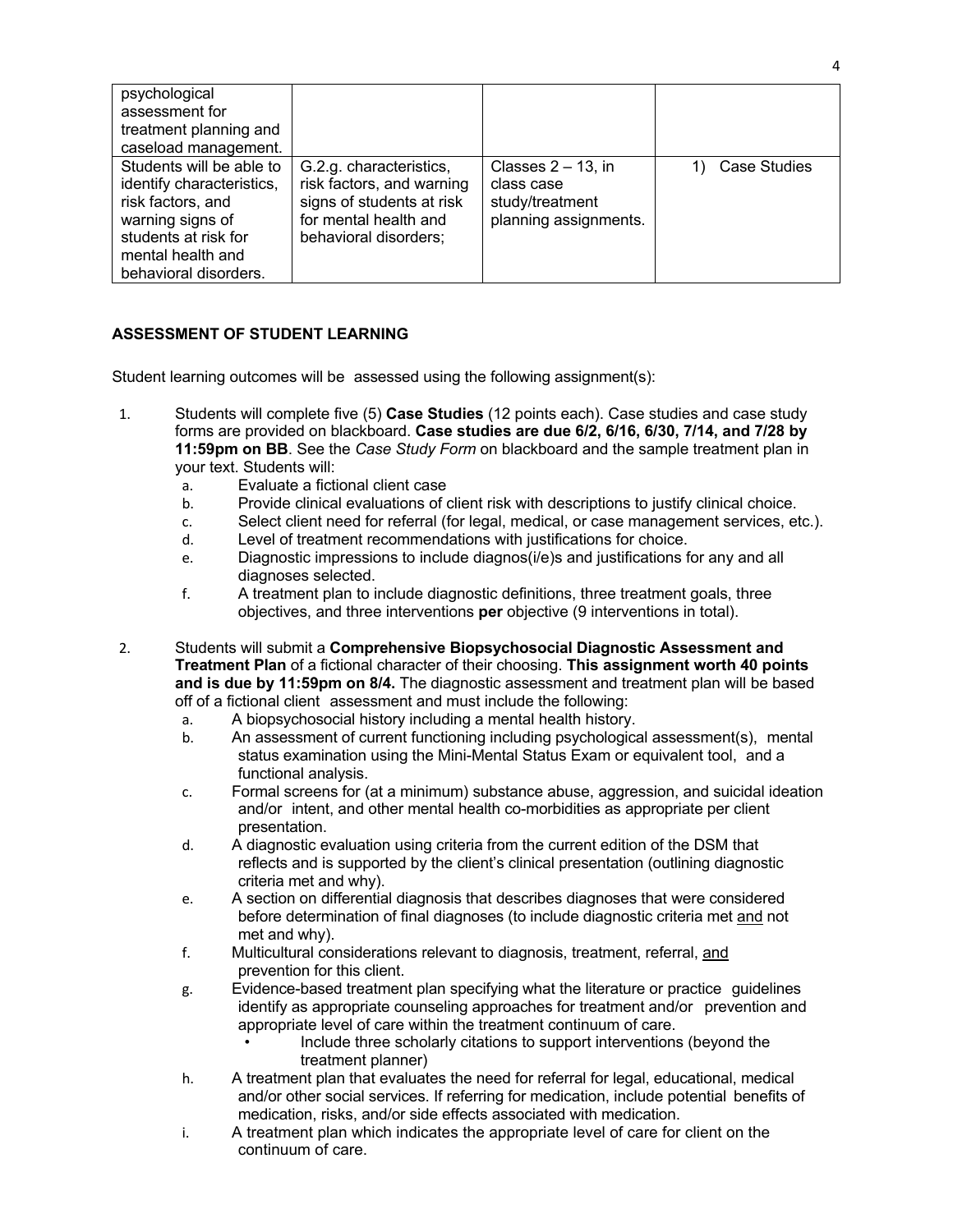- j. A comprehensive treatment plan to include three treatment goals, three short term objectives, and three interventions per objectives (nine interventions total as completed in case study assignments).
- k. APA 7 student format to include a cover page, header, appropriate font & spacing (no abstract needed). Please include references (e.g., DSM, treatment planner, other scholarly sources).

## **Comprehensive Biopsychosocial Diagnostic Assessment and Treatment Plan Rubric**

| <b>Domain</b>                                                               | Value          |  |  |
|-----------------------------------------------------------------------------|----------------|--|--|
| Detailed and complete biopsychosocial history with mental health history    | /5             |  |  |
| components.                                                                 |                |  |  |
| Assessment of current functioning using MMSE or equivalent (with functional | /5             |  |  |
| analysis).                                                                  |                |  |  |
| Screens for substance use/addiction, aggression, suicidality, homicidality, | $\overline{4}$ |  |  |
| and other co-morbidities as appropriate.                                    |                |  |  |
| A diagnostic evaluation of the client supported by DSM-5 criteria and       | /5             |  |  |
| justifications.                                                             |                |  |  |
| A section on differential diagnoses with appropriate DSM codes and criteria | /5             |  |  |
| met and unmet.                                                              |                |  |  |
| Multicultural considerations relevant to client, diagnosis, treatment, etc. | /5             |  |  |
| Evidence-based treatment plan that includes:                                | /10            |  |  |
| Appropriate level of care within the continuum of care.                     |                |  |  |
| Need for referral for medication and/or other outside services (case        |                |  |  |
| management, etc.).                                                          |                |  |  |
| 3 Long term goals, 3 short term objectives, and 3 interventions per         |                |  |  |
| objective (9 total).                                                        |                |  |  |
| 3 scholarly citations                                                       |                |  |  |
| Appropriate APA format.                                                     | /1             |  |  |
| <b>TOTAL</b>                                                                | /40            |  |  |

#### **COURSE AND INSTITUTIONAL POLICIES**

#### **Policy on late or unfinished assignments**:

Late assignments are not accepted without prior consultation with the instructor. IMPORTANT: A grade of PR will not be awarded except under extraordinary circumstances, such as prolonged illness. If such circumstances arise, it is the student's responsibility to notify the instructor immediately and keep the instructor abreast of the situation. Cheating, submitting work other than your own, or plagiarism may result in penalties ranging from an F in the course to expulsion from the university.

**The University of Toledo's Missed Class Policy:** Please be sure to review the University's missed class policy.

**Accommodation of student needs**: Students needing special arrangements for test taking, note taking, special print, or other considerations for successful completion of the course should discuss these needs with the instructor at the beginning of the course. Every effort will be made to make reasonable accommodations to facilitate student learning and performance.

**Course Changes**: The course schedule, requirements, procedures, content, etc., are subject to change by the instructor once the course is underway. Students will be apprised of any changes during regular class meetings.

#### **Nondiscrimination on the Basis of Disability**

The University is an equal opportunity educational institution. Please read The University's Policy Statement on Nondiscrimination on the Basis of Disability – Americans with Disabilities Act Compliance.

#### **Academic Dishonesty**

All students are subject to the University Policy Statement on Academic Dishonesty in the current University Catalog. Academic dishonesty will not be tolerated. Please read The University's Policy Statement on Academic Dishonesty.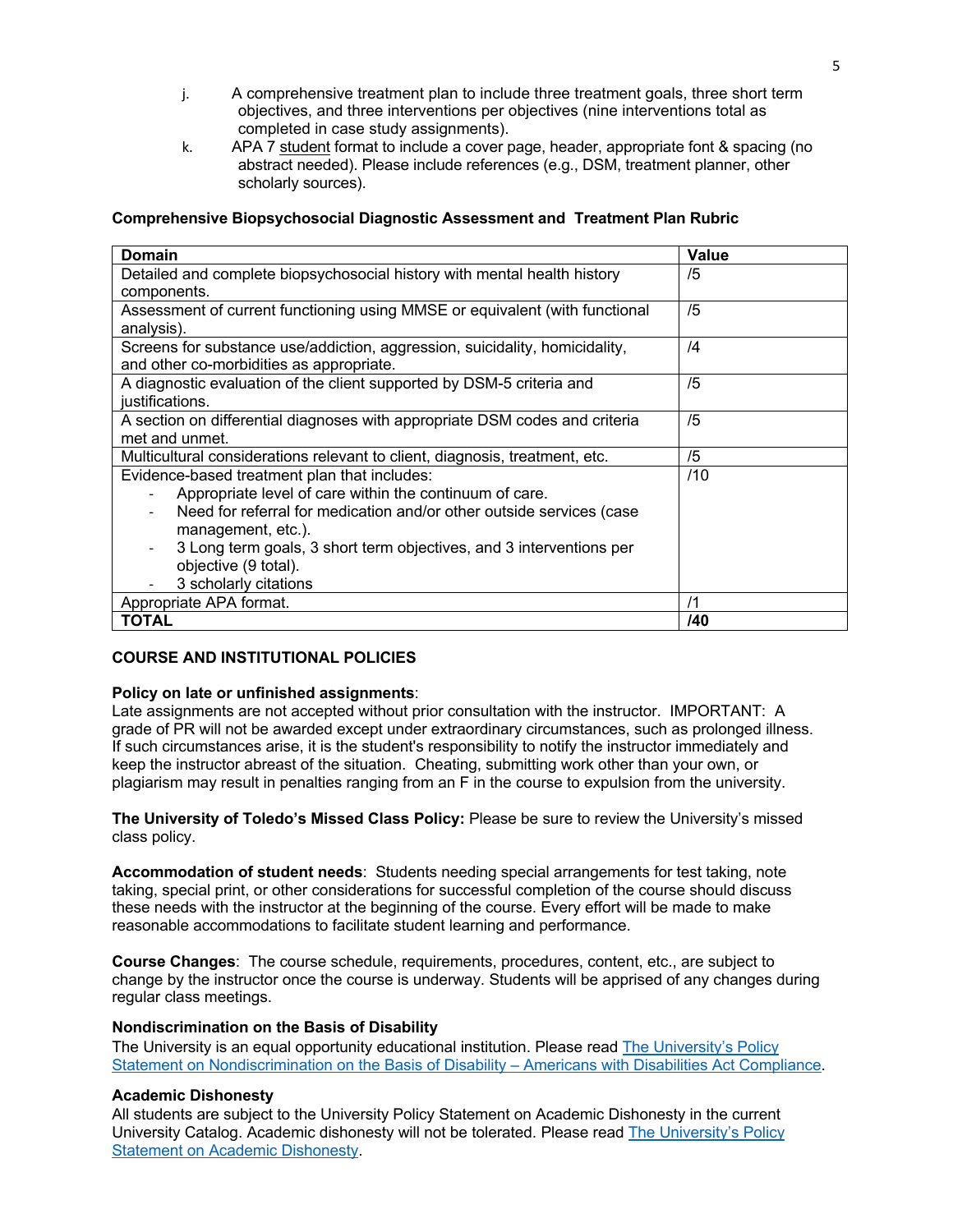#### **Copyright Notice**

The materials in the course website are only for the use of students enrolled in this course for purposes associated with this course, and may not be retained or further disseminated.

#### **GRADING POLICIES**

Learners will be assessed as follows. Specific guidelines and grading criteria will be provided with each assignment.

| <b>Assignments/Assessments</b>                                     | <b>Total Points</b> |
|--------------------------------------------------------------------|---------------------|
| Case Studies (5 @ 12 points each)                                  | 60                  |
| <b>Biopsychosocial Diagnostic Assessment</b><br>and Treatment Plan | 40                  |
| Total                                                              | 100                 |

Learners are expected to complete and submit all assignments by the due date listed in the Course Schedule. Late assignments will not be permitted unless arrangements are discussed and approved well before the required due date. Ask questions as soon as possible by email if you do not understand an assignment. Due to the nature of this course, no extra credit will be offered.

| A    | $95+$   | C  | 73-76.9 |
|------|---------|----|---------|
| А-   | 90-94.9 | C- | 70-72.9 |
| $B+$ | 87-89.9 | D+ | 67-69.9 |
| B    | 83-86.9 | D  | 63-66.9 |
| в-   | 80-82.9 | D- | 60-62.9 |
| $C+$ | 77-79.9 | F  | < 59.9  |

The grading scale for this course is as follows:

# **AMERICANS WITH DISABILITIES ACT**

The University of Toledo is committed to providing equal access to education for all students. If you have a documented disability or you believe you have a disability and would like information regarding academic accommodations/adjustments in this course, please contact the Student Disability Services Office at 419-530-4981 (voice) or 419-530-2612 (TDD).

#### **GENERAL ACCESSIBILITY STATEMENT ON COURSE TECHNOLOGY**

In conjunction with The University's commitment to ensuring equal access to all technology-based information, this course contains technologies that learners can use regardless of age, ability or situation. The course's platform, **Blackboard Learn**, is a certified web-accessible platform, satisfying Level AA conformance criteria of Web Content Accessibility Guidelines (WCAG 2.0). External sites used in the course, such as Echo360, are compliant with Section 508 standards, and the media players used in the course support closed captioning, are keyboard operable, and compatible with screen reading software.

If any accommodations, beyond what is provided, are needed for equal access to any of this course content, please contact the instructor as soon as possible. The University of Toledo's Office of Student Disability Services processes closed captioning requests for videos and other media from the instructor, which may take up to four (4) business days to complete.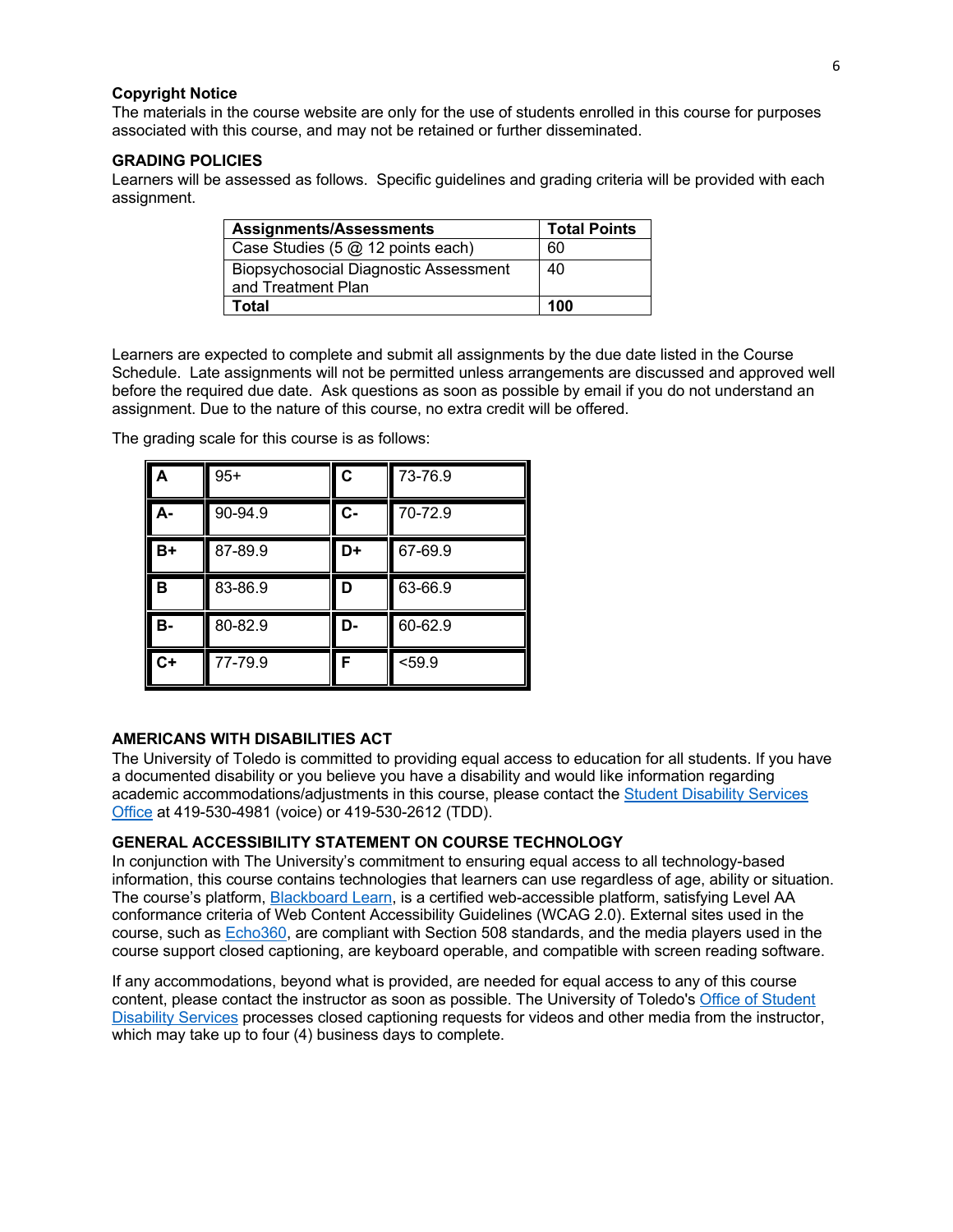#### **PROFESSIONAL DISCLOSURE STATEMENT**

**Madeline Clark, PhD, LPC (Virginia), NCC, ACS (she/they)** is an associate professor, program director, and doctoral program coordinator of Counselor Education at the University of Toledo. She earned her PhD in Counselor Education and Supervision in 2016, a MSEd in Clinical Mental Health Counseling in 2013, and her BS in Sociology in 2009, all from Old Dominion University in Norfolk, Virginia. Dr. Clark's centers her research on poverty and social class issues in counseling and has over 30 publications in professional counseling journals such as the *Journal of Counseling and Development*, *Career Development Quarterly, Counselor Education and Supervision,* and *Counseling Outcome Research and Evaluation* among other outlets and book chapters in multiple texts. Dr. Clark has presented over 50 times at local, state, national, and international conferences. She has won multiple awards including the American Counseling Association (ACA) *Research Best Practices Award*, Ohio Counseling Association (OCA) *Herman J. Peters Award*, the OCA *Research and Writing Award*, the OCA *Professional Leadership Award*, the Association for Assessment and Research in Counseling *Donald Hood Research Award*, and the North Central Association for Counselor Education and Supervision (NCACES) *Diversity Award*. Dr. Clark is the President-Elect of the Association of Assessment and Research in Counseling (AARC). In her spare time, Dr. Clark enjoys CrossFit, Olympic weightlifting, her pets, too many television shows, and spending time with her partner Victor.

# Course Outline

| <b>Week</b>    | <b>Date</b> | <b>Topic</b>                                                                                                                                      |
|----------------|-------------|---------------------------------------------------------------------------------------------------------------------------------------------------|
| 1              |             | Review Syllabus & Assignments                                                                                                                     |
|                | 5/19        | Topic: The History of Diagnosis, The Cultural Context of Diagnosis & Importance<br>of Assessment and Measures in Diagnosis and Treatment Planning |
|                |             | <b>Reading: DSM-5 pp. 5-25, 733-759; TP pp. 1-7c (intro)</b>                                                                                      |
|                |             | Standard 5C1a, e, 5C2b-d, 5C2j, 5C3a                                                                                                              |
| $\overline{2}$ |             | Topic: Neurodevelopmental Disorders & Neurocognitive Disorders                                                                                    |
|                | 5/26        | Readings: DSM-5 pp. 31-86, 591-643                                                                                                                |
|                |             | Standard 5C1a, e, 5C2b-d, 5C3a                                                                                                                    |
| 3              |             | <b>Case Study 1 Due</b>                                                                                                                           |
|                | 6/2         | <b>Topic: Depressive Disorders &amp; Bipolar Related Disorders</b>                                                                                |
|                |             | Readings: DSM-5 pp. 155-235, 123-154                                                                                                              |
|                |             | Standard 5C1a, e, 5C2b-d, 5C3a                                                                                                                    |
| $\overline{4}$ |             | <b>Topic:</b> Anxiety Disorders & Obsessive-Compulsive and Related Disorders &<br>Somatic Symptom and Related Disorders                           |
|                | 6/9         | Readings: DSM-5 pp. 189-264, 309-327                                                                                                              |
|                |             | Standard 5C1a, e, 5C2b-d, 5C3a                                                                                                                    |
| 5              |             | <b>Case Study 2 Due</b>                                                                                                                           |
|                | 6/16        | <b>Topic:</b> Schizophrenia Spectrum & Other Psychotic Disorders                                                                                  |
|                |             | <b>Readings: DSM-5 pp. 87-123</b>                                                                                                                 |
|                |             | Standard 5C1a, e, 5C2b-d, 5C3a                                                                                                                    |